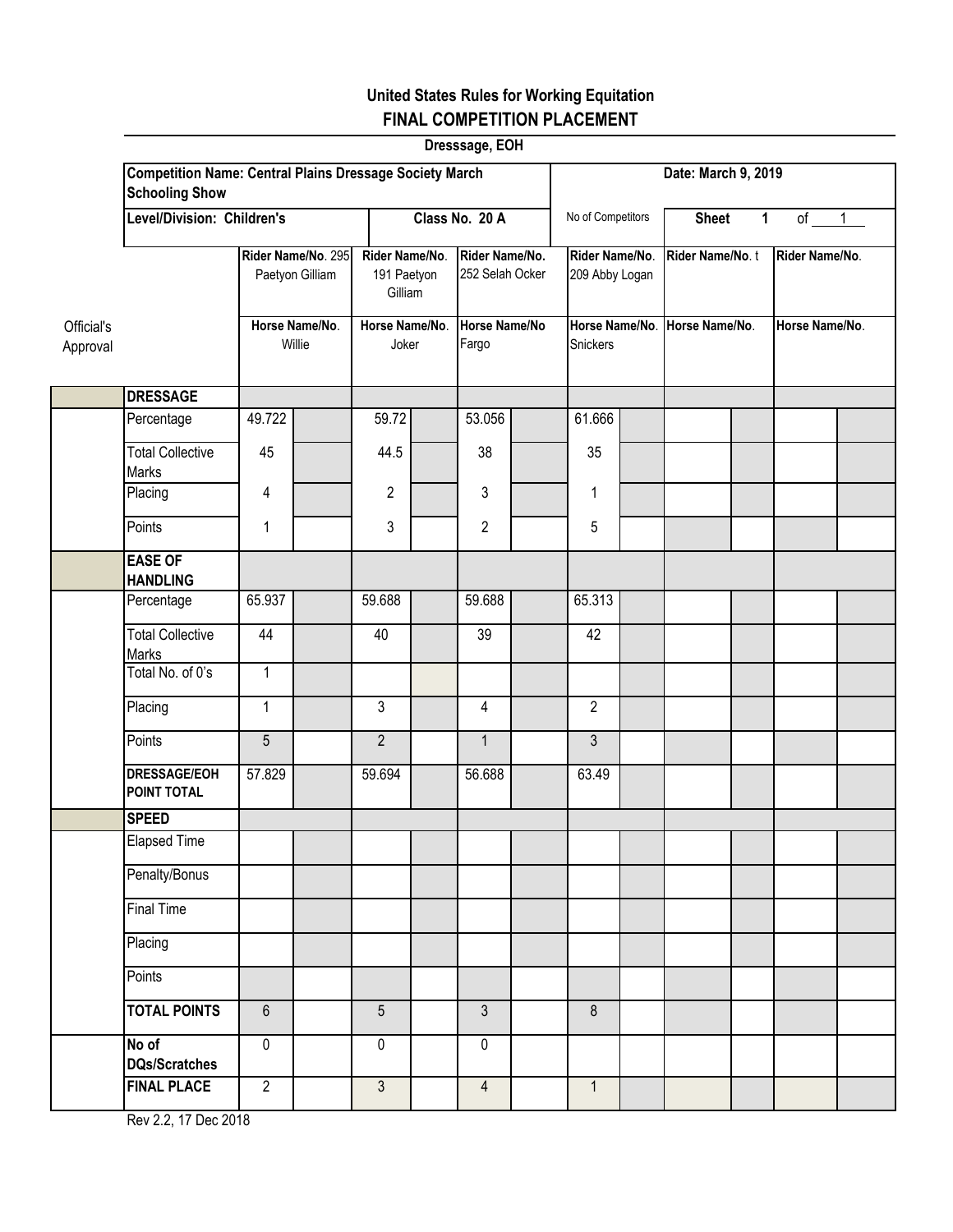#### **United States Rules for Working Equitation Class Results Tally**

| Competition Name: Central Plains Dressage Society March Schooling Show |                                                                      |  |                                     |  |                |  |                          |                                                                                                  |  |  |                |  |
|------------------------------------------------------------------------|----------------------------------------------------------------------|--|-------------------------------------|--|----------------|--|--------------------------|--------------------------------------------------------------------------------------------------|--|--|----------------|--|
| Level/Division: Level 1 Introductory Junior                            |                                                                      |  | Class No. 20 B                      |  |                |  |                          | Date: March 9, 2019<br>of $1$<br><b>Sheet</b><br>$\mathbf 1$<br>Rider Name/No.<br>Horse Name/No. |  |  |                |  |
|                                                                        | Rider Name/No. 244<br>Elly Ocker<br>Horse Name/No. Oi-<br>Wan-Kenobi |  | Rider Name/No.<br>254 Sherrod Ocker |  | Rider Name/No. |  | <b>Rider</b><br>Name/No. |                                                                                                  |  |  | Rider Name/No. |  |
|                                                                        |                                                                      |  | Horse Name/No.<br><b>Blitz</b>      |  | Horse Name/No. |  | <b>Horse</b><br>Name/No. |                                                                                                  |  |  | Horse Name/No. |  |
| <b>DRESSAGE</b>                                                        |                                                                      |  |                                     |  |                |  |                          |                                                                                                  |  |  |                |  |
| Percentage                                                             | 59.375                                                               |  | 48.958                              |  |                |  |                          |                                                                                                  |  |  |                |  |
| <b>Total Collective Marks</b>                                          | 46                                                                   |  | 40                                  |  |                |  |                          |                                                                                                  |  |  |                |  |
| Placing                                                                | $\overline{1}$                                                       |  | $\overline{2}$                      |  |                |  |                          |                                                                                                  |  |  |                |  |
| Points                                                                 | 3                                                                    |  | $\mathbf{1}$                        |  |                |  |                          |                                                                                                  |  |  |                |  |
| <b>EASE OF HANDLING</b>                                                |                                                                      |  |                                     |  |                |  |                          |                                                                                                  |  |  |                |  |
| Percentage                                                             | 62.188                                                               |  | 47.188                              |  |                |  |                          |                                                                                                  |  |  |                |  |
| <b>Total Collective Marks</b>                                          | 39.5                                                                 |  | 32.5                                |  |                |  |                          |                                                                                                  |  |  |                |  |
| Total No. of 0's                                                       | $\pmb{0}$                                                            |  | $\overline{2}$                      |  |                |  |                          |                                                                                                  |  |  |                |  |
| Placing                                                                | $\overline{1}$                                                       |  | $\overline{2}$                      |  |                |  |                          |                                                                                                  |  |  |                |  |
| Points                                                                 | 3                                                                    |  | $\mathbf{1}$                        |  |                |  |                          |                                                                                                  |  |  |                |  |
| DRESSAGE/EOH POINT 60.782<br><b>TOTAL</b>                              |                                                                      |  | 47.988                              |  |                |  |                          |                                                                                                  |  |  |                |  |
| <b>SPEED</b>                                                           |                                                                      |  |                                     |  |                |  |                          |                                                                                                  |  |  |                |  |
| <b>Elapsed Time</b>                                                    |                                                                      |  |                                     |  |                |  |                          |                                                                                                  |  |  |                |  |
| Penalty/Bonus                                                          |                                                                      |  |                                     |  |                |  |                          |                                                                                                  |  |  |                |  |
| <b>Final Time</b>                                                      |                                                                      |  |                                     |  |                |  |                          |                                                                                                  |  |  |                |  |
| Placing                                                                |                                                                      |  |                                     |  |                |  |                          |                                                                                                  |  |  |                |  |
| Points                                                                 |                                                                      |  |                                     |  |                |  |                          |                                                                                                  |  |  |                |  |
| <b>TOTAL POINTS</b>                                                    | $6\phantom{1}$                                                       |  | $\overline{2}$                      |  |                |  |                          |                                                                                                  |  |  |                |  |
| <b>FINAL PLACE</b>                                                     | $\overline{1}$                                                       |  | $\overline{2}$                      |  |                |  |                          |                                                                                                  |  |  |                |  |
| <b>AVERAGE</b><br><b>EOH/DRESSAGE</b><br><b>SCORE</b>                  | 60.782                                                               |  | 47.988                              |  |                |  |                          |                                                                                                  |  |  |                |  |

Rev 1, 1 Dec 2017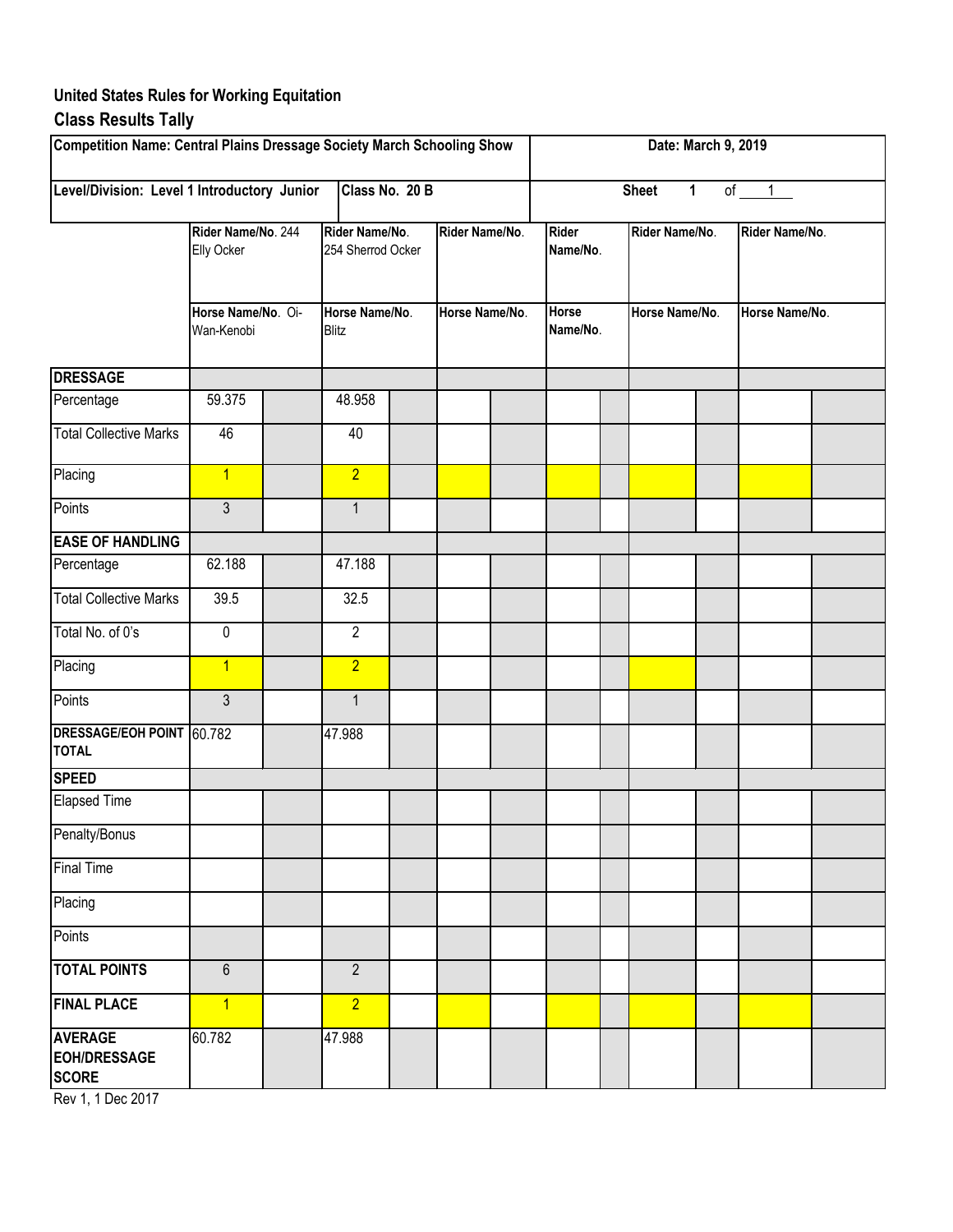## **United States Rules for Working Equitation Class Results Tally**

| Competition Name: Central Plains Dressage Society March Schooling Show |                                                                  |  |                                   |  |                |  |                          |  | Date: March 9, 2019          |  |                |  |  |  |
|------------------------------------------------------------------------|------------------------------------------------------------------|--|-----------------------------------|--|----------------|--|--------------------------|--|------------------------------|--|----------------|--|--|--|
| Level/Division: Level 1 Introductory Open                              |                                                                  |  | Class No. 20 B                    |  |                |  |                          |  | $\mathbf{1}$<br><b>Sheet</b> |  | of $1$         |  |  |  |
|                                                                        | Rider Name/No. 137<br>Holly Huffaker<br>Horse Name/No.<br>Rascal |  | Rider Name/No.<br>184 Tamera Mayo |  | Rider Name/No. |  | <b>Rider</b><br>Name/No. |  | Rider Name/No.               |  | Rider Name/No. |  |  |  |
|                                                                        |                                                                  |  | Horse Name/No.<br>Mantreh Sport   |  | Horse Name/No. |  | <b>Horse</b><br>Name/No. |  | Horse Name/No.               |  | Horse Name/No. |  |  |  |
| <b>DRESSAGE</b>                                                        |                                                                  |  |                                   |  |                |  |                          |  |                              |  |                |  |  |  |
| Percentage                                                             | 55.416                                                           |  | 70                                |  |                |  |                          |  |                              |  |                |  |  |  |
| <b>Total Collective Marks</b>                                          | 41                                                               |  | 50                                |  |                |  |                          |  |                              |  |                |  |  |  |
| Placing                                                                | $\overline{2}$                                                   |  | $\overline{1}$                    |  |                |  |                          |  |                              |  |                |  |  |  |
| Points                                                                 | $\mathbf{1}$                                                     |  | 3                                 |  |                |  |                          |  |                              |  |                |  |  |  |
| <b>EASE OF HANDLING</b>                                                |                                                                  |  |                                   |  |                |  |                          |  |                              |  |                |  |  |  |
| Percentage                                                             |                                                                  |  | 68.75                             |  |                |  |                          |  |                              |  |                |  |  |  |
| <b>Total Collective Marks</b>                                          |                                                                  |  | 41.5                              |  |                |  |                          |  |                              |  |                |  |  |  |
| Total No. of 0's                                                       |                                                                  |  | 0                                 |  |                |  |                          |  |                              |  |                |  |  |  |
| Placing                                                                |                                                                  |  | $\overline{1}$                    |  |                |  |                          |  |                              |  |                |  |  |  |
| Points                                                                 | $\mathbf 0$                                                      |  | $\mathfrak{Z}$                    |  |                |  |                          |  |                              |  |                |  |  |  |
| DRESSAGE/EOH POINT 27.708<br><b>TOTAL</b>                              |                                                                  |  | 69.375                            |  |                |  |                          |  |                              |  |                |  |  |  |
| <b>SPEED</b>                                                           |                                                                  |  |                                   |  |                |  |                          |  |                              |  |                |  |  |  |
| <b>Elapsed Time</b>                                                    |                                                                  |  |                                   |  |                |  |                          |  |                              |  |                |  |  |  |
| Penalty/Bonus                                                          |                                                                  |  |                                   |  |                |  |                          |  |                              |  |                |  |  |  |
| <b>Final Time</b>                                                      |                                                                  |  |                                   |  |                |  |                          |  |                              |  |                |  |  |  |
| Placing                                                                |                                                                  |  |                                   |  |                |  |                          |  |                              |  |                |  |  |  |
| Points                                                                 |                                                                  |  |                                   |  |                |  |                          |  |                              |  |                |  |  |  |
| <b>TOTAL POINTS</b>                                                    | $\mathbf{1}$                                                     |  | $\boldsymbol{6}$                  |  |                |  |                          |  |                              |  |                |  |  |  |
| <b>FINAL PLACE</b>                                                     | $\overline{2}$                                                   |  | $\overline{1}$                    |  |                |  |                          |  |                              |  |                |  |  |  |
| <b>AVERAGE</b><br><b>EOH/DRESSAGE</b><br><b>SCORE</b>                  | 27.708                                                           |  | 69.375                            |  |                |  |                          |  |                              |  |                |  |  |  |

Rev 1, 1 Dec 2017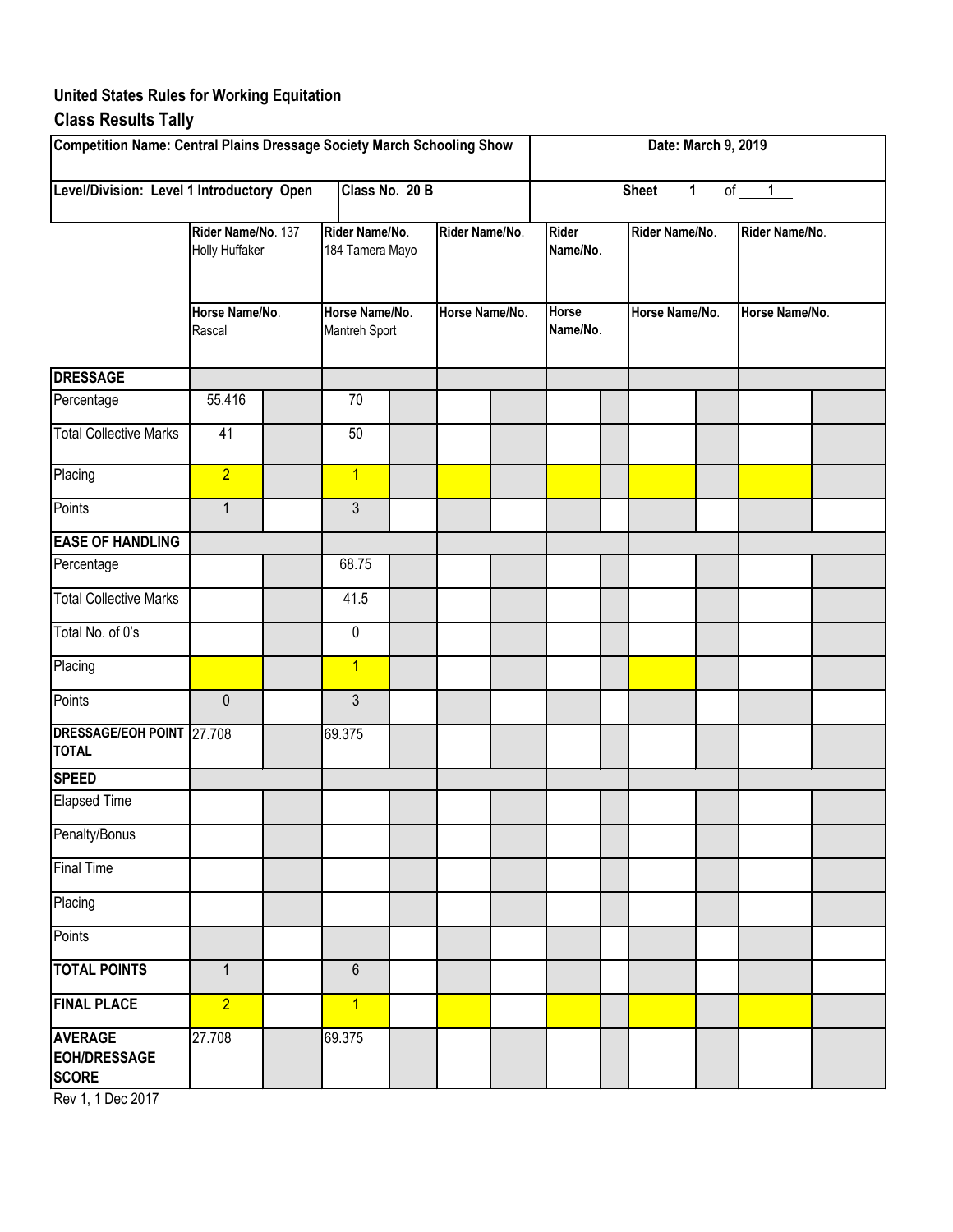### **United States Rules for Working Equitation Class Results Tally**

#### **DRESSAGE** Percentage | 62.917 | | 56.458 | | 56.667 | | 53.333 | | 65 Total Collective Marks | 47 | | 39 | | 42.5 | | 47 | | 47 Placing <mark>| 2 | 4 3 | 5 | 1</mark> Points 4 3 1 6 **EASE OF HANDLING** Percentage 140.3123 62.5 60.625 53.125 53.75 Total Collective Marks | 34.5 | | 39 | | 38 | | | 30 | | | | 42 Total No. of 0's  $\begin{array}{|c|c|c|c|c|c|c|c|c|} \hline 4 & 0 & 0 & 0 & 4 & 2 \ \hline \end{array}$ Placing <mark>| 4 | 1 2 5 <mark> 3</mark></mark> Points 2 2 1 6 1 4 1 1 3 **DRESSAGE/EOH POINT TOTAL** 51.645 58.646 43.229 59.375 **SPEED** Elapsed Time Penalty/Bonus Final Time Placing **Points TOTAL POINTS** 6 6 8 8 7 7 2 2 9 **FINAL PLACE** 4 4 2 3 3 5 5 1 **AVERAGE EOH/DRESSAGE SCORE** 51.645 58.646 43.229 59.375 **Rider Name/No**. **Horse Name/No**. **Rider Name/No**. 299 Dakota Gainer 228 Marlene Miller **Horse Name/No**. Playboy's Bit O' Honor 8 2 59.479 6 59.479 39 0 1 62.5 39 4 2 56.458 **Rider Name/No**.298 Zoe **Rider Name/No**. Mazepa 216 Kristina Hummell 185 Renee Rollins **Rider Name/No**. **Rider Name/No**. **Horse Name/No**. Hobo **Horse Name/No**. Budweiser **Horse Name/No**. Greenlie **Horse Name/No**. Fritz **Competition Name: Central Plains Dressage Society March Schooling Show Level/Division: Level 1 Introductory Amateur Class No. 20 B Date: March 9, 2019 Sheet 1** of 1

Rev 1, 1 Dec 2017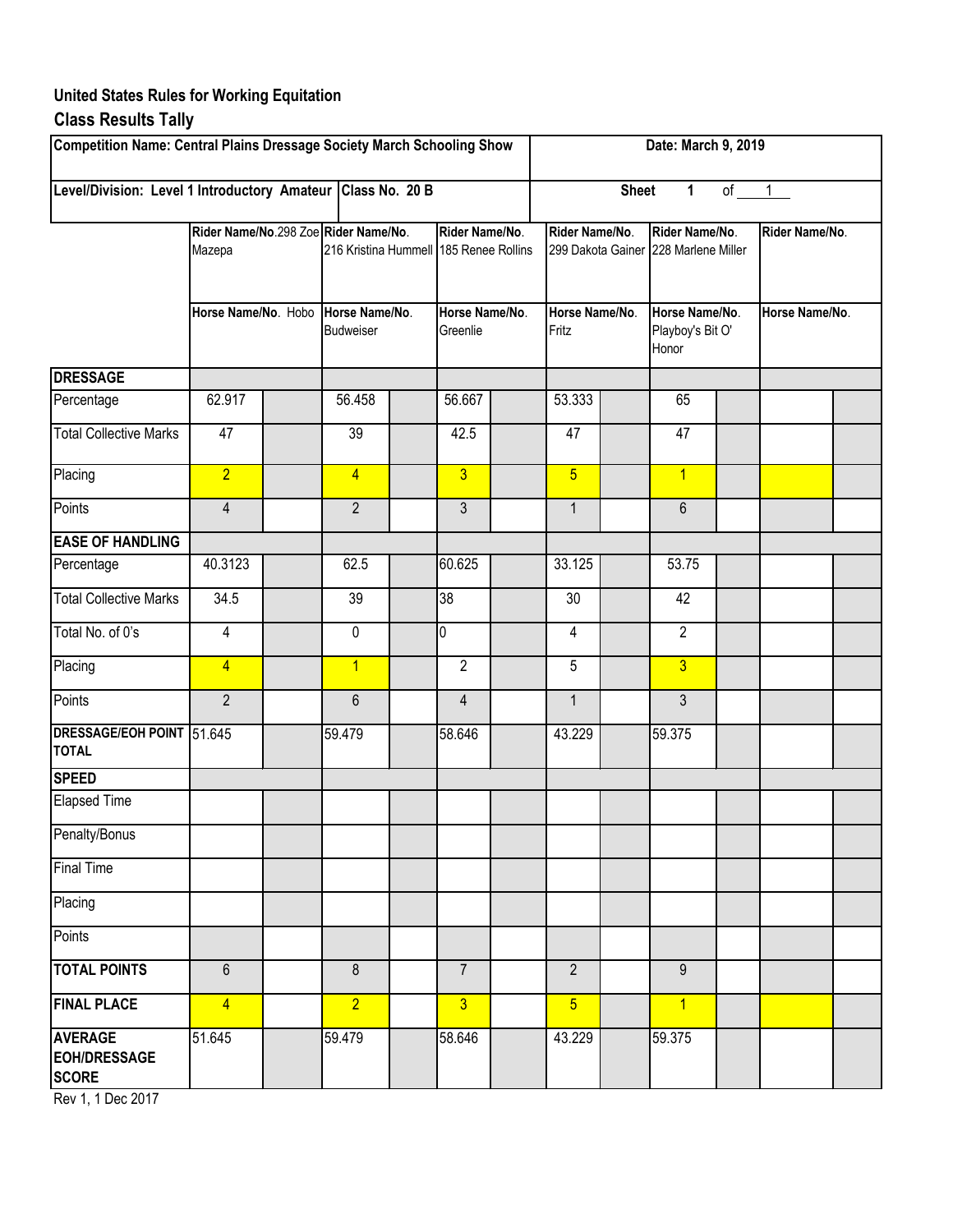# **United States Rules for Working Equitation FINAL COMPETITION PLACEMENT**

|                        |                                                                                         |                |                                     |                                  |                                                    | Dresssage, EOH, Speed                               |                   |                |                   |                               |              |                |  |
|------------------------|-----------------------------------------------------------------------------------------|----------------|-------------------------------------|----------------------------------|----------------------------------------------------|-----------------------------------------------------|-------------------|----------------|-------------------|-------------------------------|--------------|----------------|--|
|                        | <b>Competition Name: Central Plains Dressage Society March</b><br><b>Schooling Show</b> |                | Date: March 9, 2019                 |                                  |                                                    |                                                     |                   |                |                   |                               |              |                |  |
|                        | Level/Division: Level 2 - Novice A                                                      |                |                                     |                                  | Class No. 20 C                                     |                                                     |                   |                | No of Competitors | <b>Sheet</b>                  | $\mathbf{1}$ | of $1$         |  |
|                        |                                                                                         |                | Rider Name/No. 98<br>Holly Huffaker |                                  | Rider Name/No.<br>282 Shariah Ocker Holly Huffaker |                                                     | Rider Name/No. 66 | Rider Name/No. |                   | Rider Name/No.t               |              | Rider Name/No. |  |
| Official's<br>Approval |                                                                                         |                | Horse Name/No.<br>Shine             | Horse Name/No.<br>Obi-Wan-Kenobi |                                                    | Horse Name/No<br><b>TW Jessie</b><br><b>Hancock</b> |                   |                |                   | Horse Name/No. Horse Name/No. |              | Horse Name/No. |  |
|                        | <b>DRESSAGE</b>                                                                         |                |                                     |                                  |                                                    |                                                     |                   |                |                   |                               |              |                |  |
|                        | Percentage                                                                              | 62.045         |                                     | 60.68                            |                                                    | 57.045                                              |                   |                |                   |                               |              |                |  |
|                        | <b>Total Collective</b><br><b>Marks</b>                                                 | 47             |                                     | 47.5                             |                                                    | 43                                                  |                   |                |                   |                               |              |                |  |
|                        | Placing                                                                                 | 1              |                                     | $\overline{c}$                   |                                                    | 3                                                   |                   |                |                   |                               |              |                |  |
|                        | Points                                                                                  | 4              |                                     | $\overline{2}$                   |                                                    | 1                                                   |                   |                |                   |                               |              |                |  |
|                        | <b>EASE OF</b><br><b>HANDLING</b>                                                       |                |                                     |                                  |                                                    |                                                     |                   |                |                   |                               |              |                |  |
|                        | Percentage                                                                              | 55.278         |                                     | 57.222                           |                                                    | 50.728                                              |                   |                |                   |                               |              |                |  |
|                        | <b>Total Collective</b><br>Marks                                                        | 40.5           |                                     | 38.5                             |                                                    | 38.5                                                |                   |                |                   |                               |              |                |  |
|                        | Total No. of 0's                                                                        | $\overline{2}$ |                                     | $\overline{2}$                   |                                                    | $\pmb{0}$                                           |                   |                |                   |                               |              |                |  |
|                        | Placing                                                                                 | $\overline{2}$ |                                     | $\mathbf{1}$                     |                                                    | $\overline{3}$                                      |                   |                |                   |                               |              |                |  |
|                        | Points                                                                                  | $\overline{2}$ |                                     | $\overline{4}$                   |                                                    | $\mathbf{1}$                                        |                   |                |                   |                               |              |                |  |
|                        | <b>DRESSAGE/EOH</b><br>POINT TOTAL                                                      | 58.662         |                                     | 58.961                           |                                                    | 53.886                                              |                   |                |                   |                               |              |                |  |
|                        | <b>SPEED</b>                                                                            |                |                                     |                                  |                                                    |                                                     |                   |                |                   |                               |              |                |  |
|                        | Elapsed Time                                                                            | 3.14.63        |                                     | 2.25.94                          |                                                    | 2.50.79                                             |                   |                |                   |                               |              |                |  |
|                        | Penalty/Bonus                                                                           | $10\,$         |                                     | $\overline{0}$                   |                                                    | 10                                                  |                   |                |                   |                               |              |                |  |
|                        | <b>Final Time</b>                                                                       | 3.24.63        |                                     | 2.25.94                          |                                                    | 2.40.79                                             |                   |                |                   |                               |              |                |  |
|                        | Placing                                                                                 | $\overline{3}$ |                                     | $\mathbf{1}$                     |                                                    | $\overline{2}$                                      |                   |                |                   |                               |              |                |  |
|                        | Points                                                                                  | $\overline{1}$ |                                     | $\overline{4}$                   |                                                    | $\overline{2}$                                      |                   |                |                   |                               |              |                |  |
|                        | <b>TOTAL POINTS</b>                                                                     | $\overline{7}$ |                                     | $7^{\circ}$                      |                                                    | $\overline{4}$                                      |                   |                |                   |                               |              |                |  |
|                        | No of<br><b>DQs/Scratches</b>                                                           |                |                                     |                                  |                                                    |                                                     |                   |                |                   |                               |              |                |  |
|                        | <b>FINAL PLACE</b>                                                                      | $\overline{2}$ |                                     | $\mathbf{1}$                     |                                                    | $\mathbf{3}$                                        |                   |                |                   |                               |              |                |  |

Rev 2.2, 17 Dec 2018